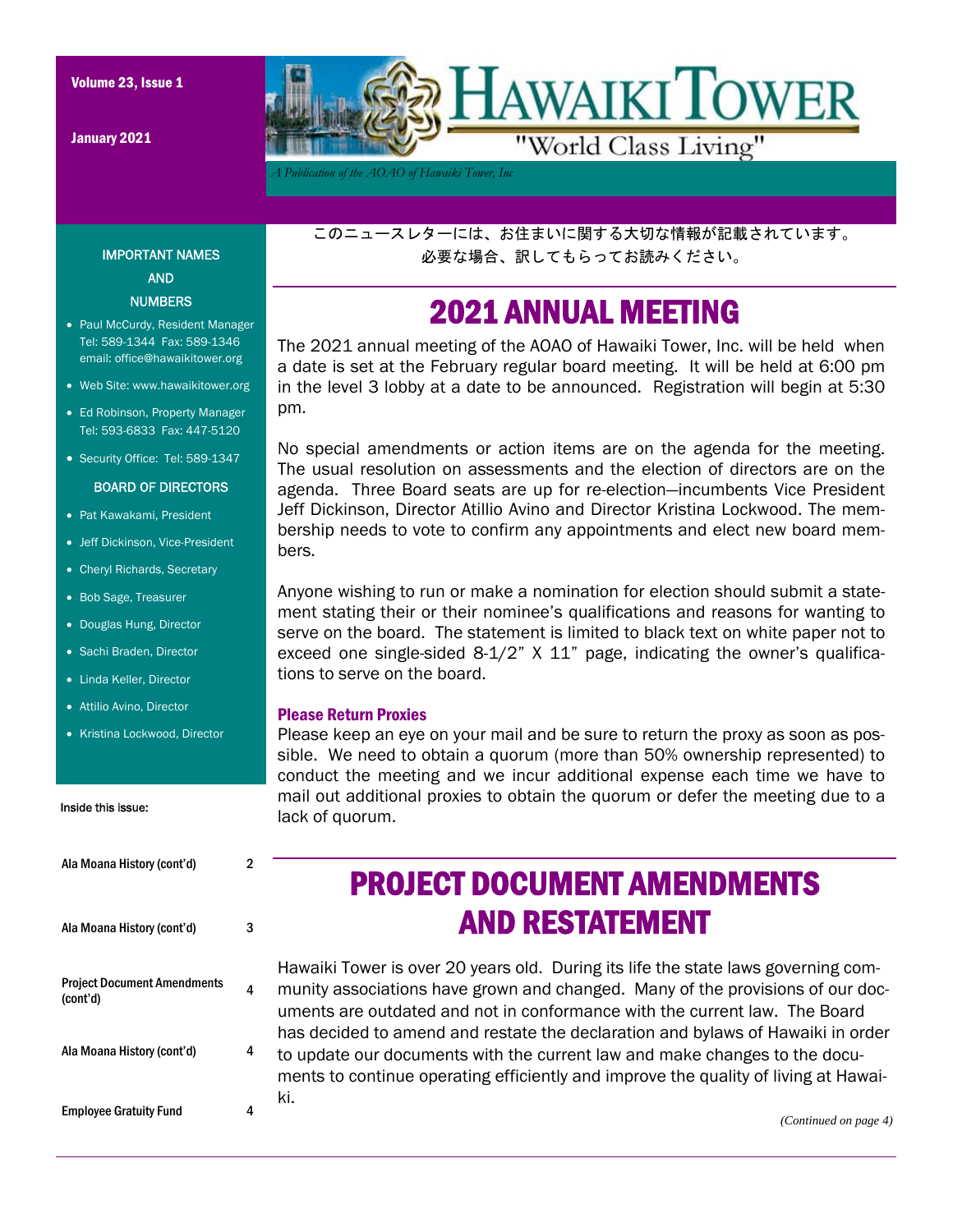# ALA MOANA HISTORY (cont'd from previous newsletters)

Wahi Pana (Legendary or Storied Places)

Wahi pana are legendary or storied places of an area. These legendary or storied places may include a variety of natural or human-made structures. Oftentimes dating to the pre-Contact period, most wahi pana are in some way connected to a particular mo'olelo, however, a wahi pana may exist without a connection to any particular story. Davianna McGregor outlines the types of natural and human-made structures that may constitute wahi pana: Natural places have mana, and are sacred because of the presence of the gods, the akua, and the ancestral guardian spirits, the 'aumakua. Human-made structures for the Hawaiian religion and family religious practices are also sacred. These structures and places include temples, and shrines, or heiau, for war, peace, agriculture, fishing, healing, and the like; pu'uhonua, places of refuge and sanctuaries for healing and rebirth; agricultural sites and sites of food production such as the lo'i pond fields and terraces slopes, 'auwai irrigation ditches, and the fishponds; and special function sites such as trails, salt pans, holua slides, quarries, petroglyphs, gaming sites, and canoe landings. [McGregor 1996:22] As McGregor makes clear, wahi pana can refer to natural geographic locations such as streams, peaks, rock formations, ridges, offshore islands and reefs, or they can refer to Hawaiian land divisions such as ahupua'a or 'ili, and man-made structures such as fishponds. In this way, the wahi pana of Waikīkī and Honolulu tangibly link kama'āina to their past. It is common for places and landscape features to have multiple names, some of which may only be known to certain 'ohana or even certain individuals within an 'ohana, and many have been lost, forgotten or kept secret through time. Place names also convey kaona (hidden meanings) and huna (secret) information that may even have political or subversive undertones. Before the introduction of writing to the Hawaiian Islands, cultural infor-

mation was exclusively preserved and perpetuated orally. Hawaiians gave names to literally everything in their environment, including individual garden plots and 'auwai (water courses), house sites, intangible phenomena such as meteorological and atmospheric effects, pōhaku (rock, stone), pūnāwai (freshwater springs), and many others. According to Landgraf (1994), Hawaiian wahi pana "physically and poetically describes an area while revealing its historical or legendary significance" (Landgraf 1994:v). A wahi pana leaves an imprint on the landscape even if its tangible properties no longer exist, as the mana (divine power) of previous people and events associated with this space continues to manifest itself.

### Wahi Pana of Waikīkī

'Ili Kālia had rich fishing grounds and reefs, beaches, and tide pools for collecting mollusks, crabs, and seaweed, and a swampy area well suited for salt pans, as shown on a 1909 map of Waikīkī . It was famous for one type of edible limu (seaweed) called limu'ele'ele (Enteromorpha prolifera), or black seaweed. Limu'ele'ele was common along coastlines with freshwater intrusions, such as the Pi'inaio Stream or at inland fishponds. It should be noted that limu, as a food source, was primarily used as a condiment or relish. The offshore waters of Kālia were also used for surfing; many of these areas no longer exist, as dredging and land filling have destroyed the ancient breaks. There are several 'ōlelo no'eau (poetical sayings) referring to Kālia, its lands, and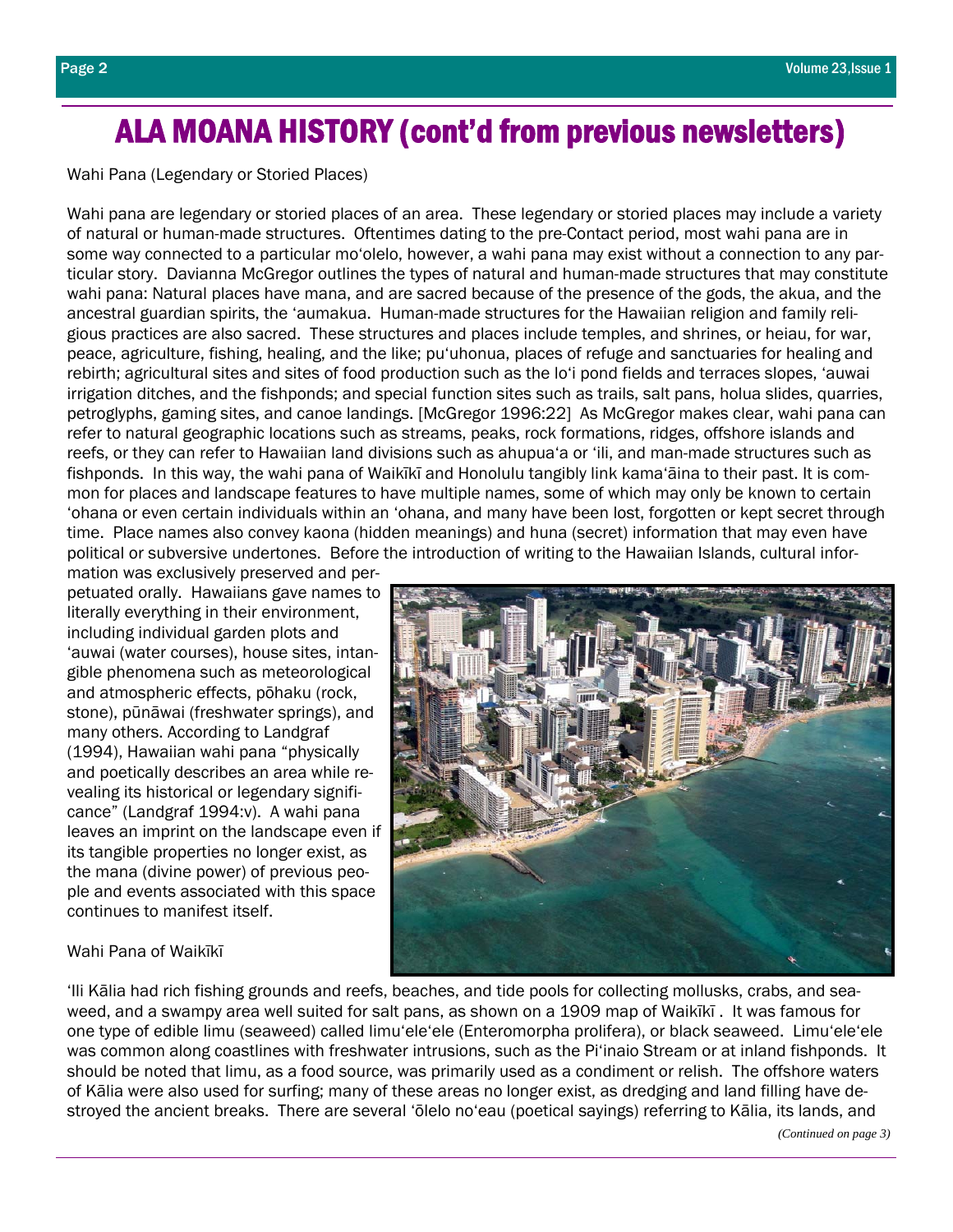### ALA MOANA HISTORY (cont'd)

#### *(Continued from page 2)*

resources. Mary Kawena Pukui (1983) collected several in her book, 'Ōlelo No'eau. Hawaiian Proverbs & Poetical Sayings (see Section 3.4 'Ōlelo No'eau). In addition, John Clark (2011) has recently collected and translated sayings from old Hawaiian language newspapers, which are printed in his book Hawaiian Surfing. Several sayings reference the sea, the surf, the wind, or the rain of Kālia.

E ho-i, E ho-i e Kilopu ka wai hale i Kalia. He wai na ka ua Naulu mai luna. Return, return, o Kili'opu, the fresh waters that fill Kalia. These are the waters of the Nāulu rains from the uplands. [

E Kalia i ke kai nehe i ka pu-eone, ame wai limu nii o Piinaio. Oh, Kalia in the gentle rustling of the waves on the sand dunes and the plentiful fresh water seaweed of Pi'inaio stream.

Ke haaheo ae la i ke kai o Kalia. We are proud of the sea of Kalia

E hoi ka nanai i Ulukou la. Beauty rests in Ulukou.

I ka nalu hoi muku i Kapuna la. In the waves that break at | Kapuni.



Kālia was also known for a certain type of fishing technique used to catch schools of mullet. When a school of mullet appeared, a bag net was set and the men swam out in a row. They surrounded the fish, slapped the water and kicked their feet, thus driving the frightened fish into the opening of their bag net. The fishermen of Kālia became known as human fishnets. This particular type of net was used because the water off Kālia was very shallow. The mullet were caught on their annual migration from their home in Pearl Harbor as they traveled around the island of O'ahu: . . . starting from Puuloa and going windward, passing successively Kumumanu, Kalihi, Kou, Kalia, Waikiki, Kaalawai and so on, around to the Koolau side, ending at Laie, and then return by the same course to their starting point. Kālia was one of eight important fisheries along the Waikīkī coast. The fishing grounds from the reef to the shore were so rich they were kapu (restricted) to anyone but the king and his representatives during certain seasons. Kalia is one of eight fishing grounds (also called fisheries) on the shoreline of Waikīkī. From east to west they are: Ka'alāwai, Kuilei, Kea'ua'u, Kaluāhole, Kapua, Kāneloa, Hamohamo, and Kalia. [Honolulu Advertiser, 11 March 1923:12; 'E hoomaka ana ke kapu ma ka muliwai o Piinaio, a hiki i ke kai o Kalia. Aole loa kekahi e lawaia malaila.'This is what he said, 'The restriction will commence at the stream of Pi'inaio to the sea at Kālia. No one is allowed to fish there.' [Ka Hoku o ka Pakipika, 10 April 1862:4; Clark 2011:438]

Kālia is also mentioned in a story about a woman who left her husband and children on Kīpahulu, Maui and followed a man from O'ahu. Her husband missed her and went to see a kahuna(priest) who was skilled in hana aloha sorcery. The kahuna told the man to find a container with a lid and to speak into it of his love for his wife. The kahuna then uttered an incantation into the container, closed it, and threw it into the sea. The